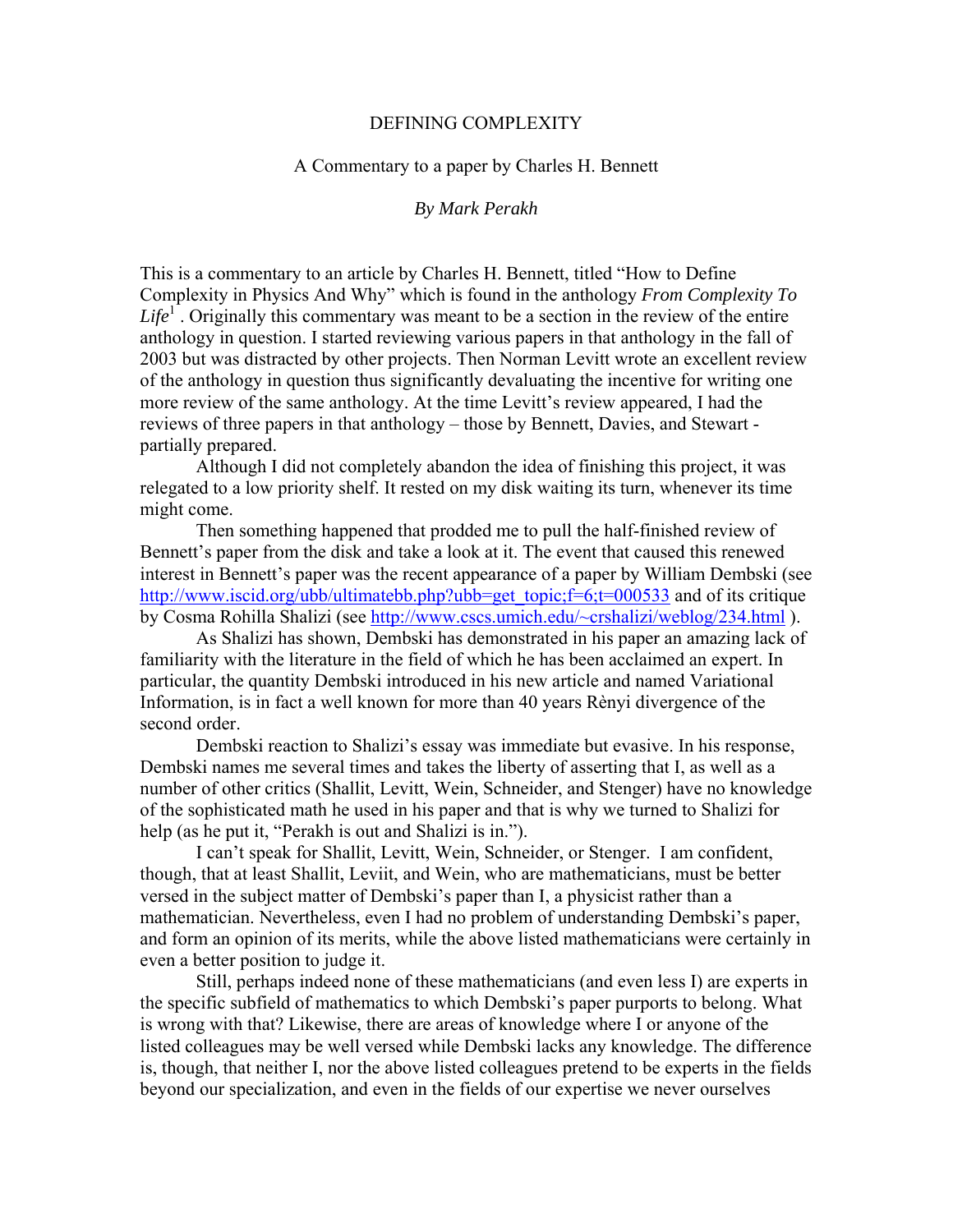claim to have suggested revolutionary breakthroughs and, unlike Dembski, are not compared by our colleagues to Isaac Newton.

 It was only naturally that a real expert in the field in question, such as Shalizi, undertook the task of dissecting Dembski's paper, and did it in the most convincing way.

 Moreover, Dembski has no way to know what the actual level of my or of those mathematicians' knowledge in the field in question is. Therefore his assertion that the mathematical apparatus he used in his new paper is well over our heads is not based on any factual information but is rather a display of his arrogance.

 My review of Bennett's paper has no relation whatsoever to Dembski's new article and to his allegedly innovative approach to information measures. However, it happens to contain references to the works of Rènyi and of other researchers who utilized and further developed Rènyi's ideas.

 Having encountered the arrogant comments of Dembski according to which I am not qualified to judge his great breakthroughs in information theory, I decided to separate my old unpublished review of Bennett's paper from the rest of the planned review of the entire anthology by Gregersen and to post it now as a stand-alone piece, and in this way to demonstrate that I, not being a mathematician, am perhaps still better versed in the literature on information theory than the acclaimed expert Dembski.

 By no means I claim to be an expert in this field. My knowledge of Rènyi's theories is limited and rather shallow. Until Shalizi has pointed to the fact that Dembski's Variational Information is nothing more than Rènyi divergence of the second order, I myself did not realize that. However, after Shalizi posted his critique, I had no difficulty to see the validity of his comments. Dembski's arrogant remark that I and other critics of his work lack qualification to judge his paper does not sound convincing given his own insufficient familiarity with the literature in the field where he is supposed to offer important new results.

Here starts my review of Bennett's paper.

 Bennnet's paper is a survey of various definitions of complexity, and specifically of their utility for physicists. This is a hot point in modern science and there is a vast literature devoted to the elucidation of the concept of complexity.

 Charles H. Bennett is a Senior Scientist at IBM's Thomas J. Watson Research Center in Yorktown Heights, NY. He is a co-inventor of quantum cryptography and is credited with other important contributions to science. While I hold Bennett in a high esteem, in my view this particular paper is deficient in some respects.

 Bennett suggests a classification of possible definitions of complexity. To my mind his classification is sometimes based on vague criteria, and incomplete.

 Strangely, Bennett omits mentioning some of the definitions of complexity which have been discussed recently (but prior to the 1999 conference at the Santa Fe institute where the articles collected in this anthology were presented). An example of such an omission is "LMC complexity" suggested in 1995 by Lòpez-Ruiz, Mancini, and Calbet.<sup>2</sup>

 LMC complexity is one of "statistical complexities" (as distinctive from "deterministic" complexities, such as Solomonoff-Kolmogorov-Chaitin complexity, more often referred to as simply Kolmogorov complexity).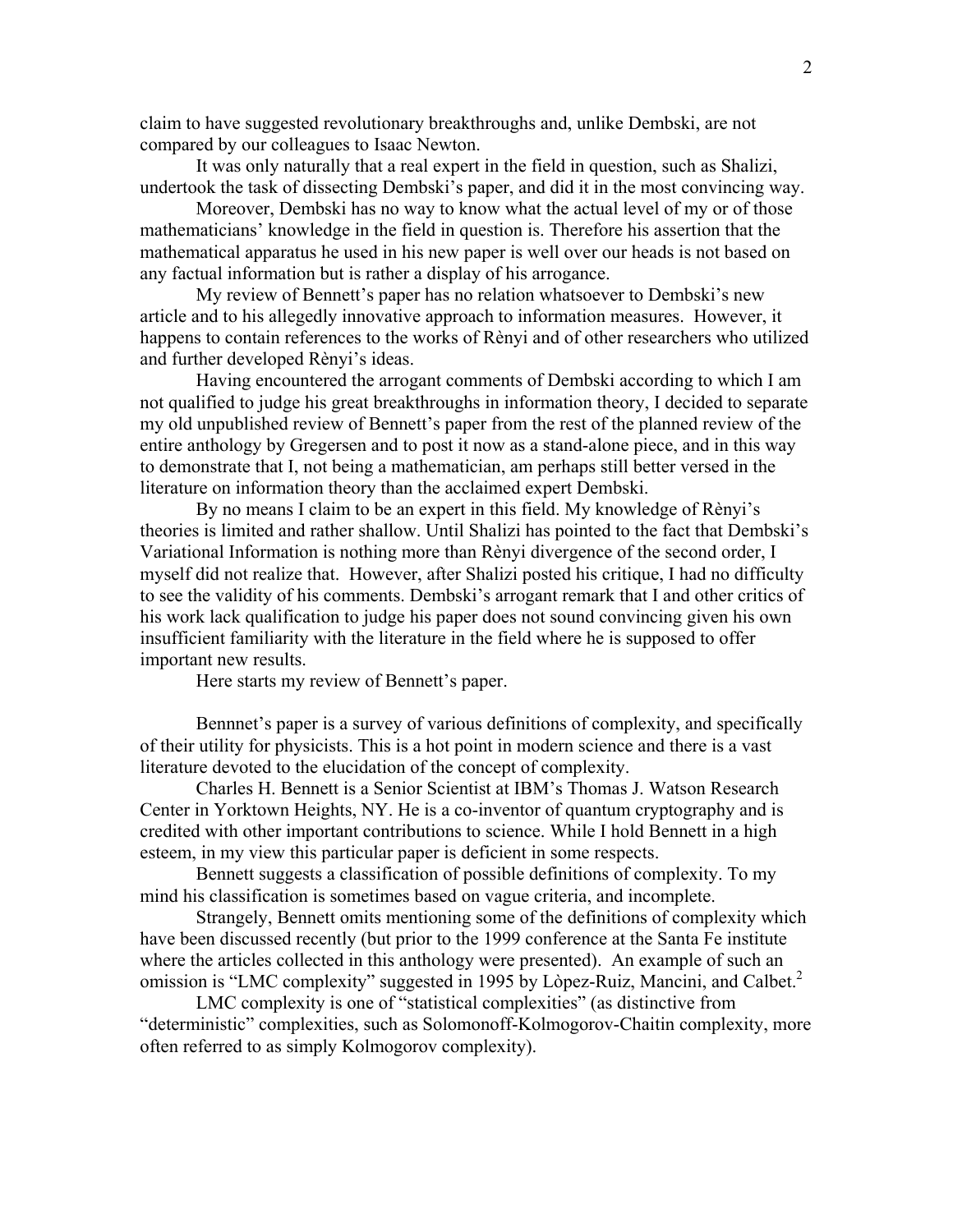Perhaps Bennett does not view LMC complexity as a fruitful concept, but, in my view, this does not justify ignoring it in an article devoted to the survey of definitions of complexity.

 Here is a brief explanation of LMC complexity. It was suggested as the product of two quantities – Shannon's entropy (which is equivalent to Boltzmann-Gibbs entropy) and a quantity named disequilibrium. The latter is a function reflecting in a rather simple and transparent way the divergence of a given probability distribution from uniformity (see the Appendix to this review). This product of entropy and disequilibrium vanishes in the two extremes – perfect order and perfect disorder, which is a necessary (even if perhaps not sufficient) property of a complexity measure.

 Perhaps Bennett shares the view of some critics of the LMC concept, such as Feldman and Crutchfield.<sup>3</sup> These authors have shown that LMC complexity is neither an intensive nor an extensive quantity in the thermodynamic sense. To remedy this "weakness" of LMC complexity, Feldman and Crutchfield suggested a modified LMC complexity wherein one of its component – the disequilibrium – is replaced by the "relative information" also known as Kullback-Leibler divergence (or as Rènyi divergence of the first order – see, for example  $4$ ). This substitution converts LMC complexity into an extensive quantity (in the sense that it increases linearly with the system's size). However, as Feldman and Crutchfield conclude, the modified LMC complexity is in fact a trivial function of entropy density and as such is of a limited use as a measure of structure or memory.

 Since Bennett did not mention either LMC complexity or its critique by Feldman and Crutchfield, the reader is left in dark as regards Bennett's view on that matter and the place of the concept in question among other definitions of complexity.

 Here is my two pence regarding LMC complexity and its critique. To my mind, LMC complexity has its legitimate place as one of the statistical definitions of complexity, despite its shortcomings. Feldman and Crutchfield's analysis is well taken and, indeed, LMC complexity is not a linear function of the system's size, as the conventionally defined extensive quantities usually are. However, it is not at all clear to me that this is such a serious shortcoming. LMC complexity is still increasing with the system's size (which testifies to its being not an intensive quantity), albeit not linearly. Perhaps, it can be construed as a quantity extensive in a more convoluted manner than the more conventional extensive quantities such as, for example, mass.

 Furthermore, perhaps LMC complexity can indeed be gainfully modified in the spirit of Feldman and Crutchfield's amendment without making it a trivial function of entropy density. One way to do so is possibly using instead of Kullback-Leibler divergence, which is just the first-order Rènyi divergence, Rènyi divergence(s) of higher order (perhaps the second order version is a suitable candidate). In doing so, we may expect to lose again the linear dependence of the measure in question on the system's size, but some of LMC-like complexities using higher order Rènyi divergences instead of either disequilibrium or Kullback-Leibler divergence may open interesting new ways of estimating complexity.

 Another shortcoming of LMC complexity, in Feldman et al.'s view is that it is "over-universal". This term means that this quantity, while reflecting the system's "disorder," may have the same value for structurally different system. Feldman et al. think that such property of the quantity which is supposedly measuring complexity is a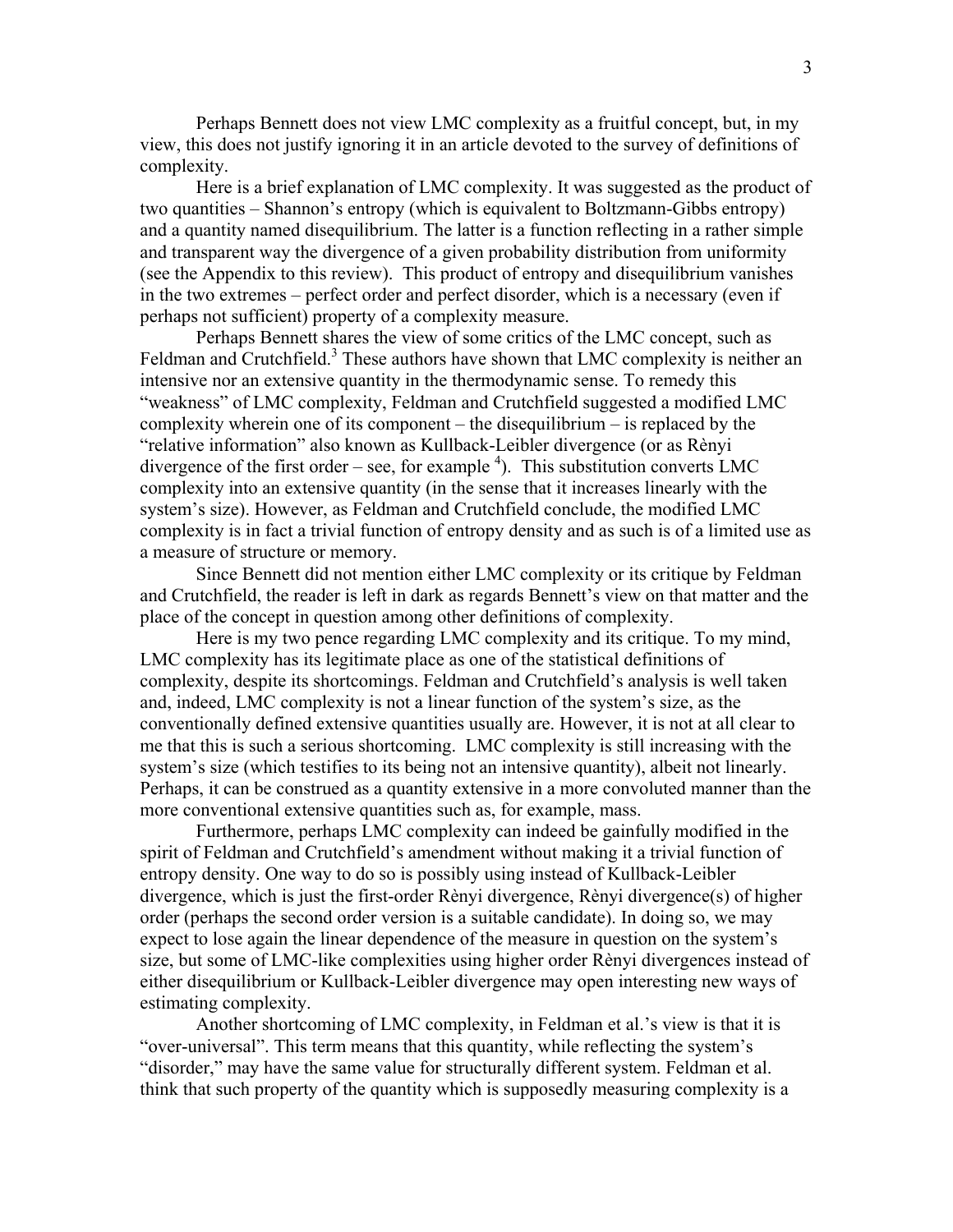serious weakness. In my view, while Feldman et al.'s objection, again, is well taken, the ultimate conclusion regarding the utility of LMC complexity can be made only after it has been applied to specific problems and its behavior in various practically relevant situations has been observed.

 I think it is possible that LMC complexity, despite its imperfection, can presumably have some gainful use, especially given the fact that there is no perfect definition of complexity and no universal concept of complexity applicable to all situations. LMC complexity has an advantage of being a simple concept amenable to easy interpretation and use in various problems. Indeed, there are a number of published papers wherein applications of LMC complexity are demonstrated and some of them look promising.  $5$ 

 I am not a champion of LMC complexity which may or may not become a useful even if only limited tool in the complexity theory – the champion's role legitimately belongs to the originators of that concept. My point here is not so much a defense of LMC complexity, as rather giving an example of Bennett's omitting discussions of some of the complexity measures suggested in literature.

 Another definition of complexity absent from Bennett's paper is that by Shiner, Davison, and Landsberg.<sup>6</sup> These authors approached their task in a way similar to that by Lòpez-Ruiz et al., but suggested a different mathematical expression for statistical complexity. It is a quadratic function containing a quantity they call "disorder" (see the Appendix). Crutchfield, Feldman, and Shalizi criticized Shiner et al.'s definition<sup>7</sup> as being, similarly to LMC complexity, "over-universal." (Bennett could not know of Crutchfield et al.'s critique which appeared after the conference at the Santa Fe institute. He possibly could have known of Shiner et al.'s paper which appeared in 1999.)

 One more concept of complexity which Bennett did not mention, is that suggested by W. Dembski (despite Dembski's being one of the participants in the Santa Fe institute conference and a contributor to the anthology under discussion). Unlike LMC complexity, which may or may not be very useful but which entails certain reasonable notions, Dembski's complexity is, in my opinion, a concept making little sense. In fact, in different parts of his publications, Dembski uses the term complexity in different ways often incompatible with each other. 8,9

 Bennett endeavors to find a definition of complexity that would work in physics. Before embarking on that discourse, Bennett formulates his goal, which is to find definitions of complexity "that on the one hand adequately capture intuitive notions of complexity and on the other hand are sufficiently objective and mathematical to prove theorems about." This certainly is a very interesting and worthy endeavor which, if successful, would enable important theoretical and practical applications. Bennett's preferred approach to the definitions in question is to favor the notion of "logical depth," of which he, I believe, was the originator. To explicate this notion, Bennett refers to his other publications. Since I am discussing here only the collection *From Complexity to Life*, I will not comment on Bennett's other publications.

 A reader not familiar with Bennett's other publications will remain uncertain in regard to the meaning of logical depth and its relation to the notion of complexity. (The logical depth of, for example, a system's configuration, is the time required for a universal Turing machine to run the minimal program that reproduces it. Obviously, this concept requires a more detailed elucidation for non-experts, but Bennett unfortunately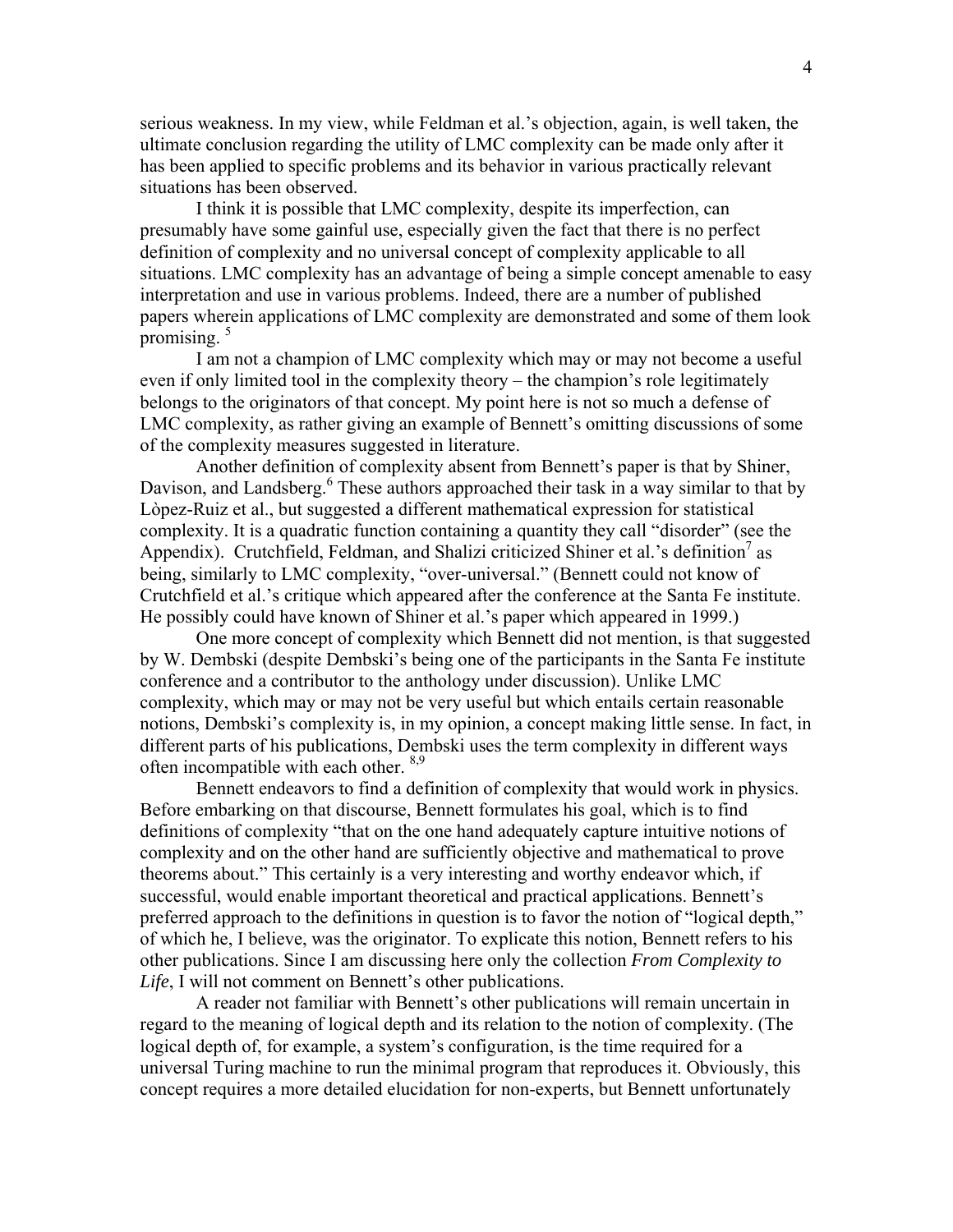does not provide such, so his discussion of logical depth will leave many readers as much in dark in that respect as before reading his paper.)

 Before going into details of his concepts of complexity, Bennett observes, "Lifelike properties (e.g., growth, reproduction, adaptation) are very hard to define rigorously, and are too dependent on function, as opposed to structure." This observation seems almost self-evident, but to my mind it is unclear why it should exclude a definition of complexity based on structure. Bennett's example – "a dead human body is still complex, though it is functionally inert" seems to jibe with the idea that complexity can be fruitfully defined by accounting only for the properties of the structure and divorced from the consideration of function. Functionality and complexity are two different concepts and in my view there is no need to make functionality interfere with the *definition* of complexity. As long as our goal is limited only to finding a workable definition of complexity, the discussion of the relation between complexity and functionality is better to be postponed until the next step of discourse. The high complexity of living organisms may be analyzed as a separate phenomenon, and its relation to functionality can be discussed on a subsequent step apart from the *definition* of complexity.

 Bennett proceeds by pointing out that thermodynamic potentials (he lists only two, entropy and generic free energy) are unsuitable as measures of complexity. To me this statement looks self-evident and I can't recall the thermodynamic potentials (including all those not listed by Bennett) ever suggested as measures of complexity (except, perhaps, some forms of entropy<sup>2</sup> which, however have not been really suggested as profitable measures of complexity in a serious way). From the above trivial observation Bennett derives a supposedly new law labeled the "slow growth law." The essence of that putative law is that "complexity ought not to increase quickly, except with low probability, but can increase slowly, for example, over geological time."

 Unfortunately, besides the vagueness of the suggested law which contains no indications what the terms "quickly" and "slow" mean quantitatively, Bennett provides no arguments supporting the validity of the new law. His supporting notions boil down to a couple of examples which can have various interpretations.

 One of his examples is about phase transformation – a rapid "crystallization of a supersaturated solution following introduction of a seed crystal." This process is well understood and explained, for example, in thermodynamics. In this process, the first and the second laws of thermodynamics are sufficient to account for the process's features (although its details may be better elucidated using thermodynamic potentials, and even more features can be revealed by applying physical kinetics). Bennett compares this process with "rapid growth of bacteria following introduction of a seed bacterium" into a sterile nutrient solution. In Bennett's view, the growth of bacteria is a process which is not a manifestation of the second law of thermodynamics, but rather of a new law of "slow growth." To my mind, all this discourse is obscure and somehow lacking a sufficient logical or empirical substantiation. I don't think any scientist would ever maintain that the growth of bacteria is the same process as the crystallization of a supersaturated solution, so Bennett seems to state the obvious. However, how the difference between the crystallization of a supersaturated solution and the growth of bacteria leads to a putative "law of slow growth" is, in my opinion, not really explained. If there is a logical connection here, Bennett should have explained it instead of simply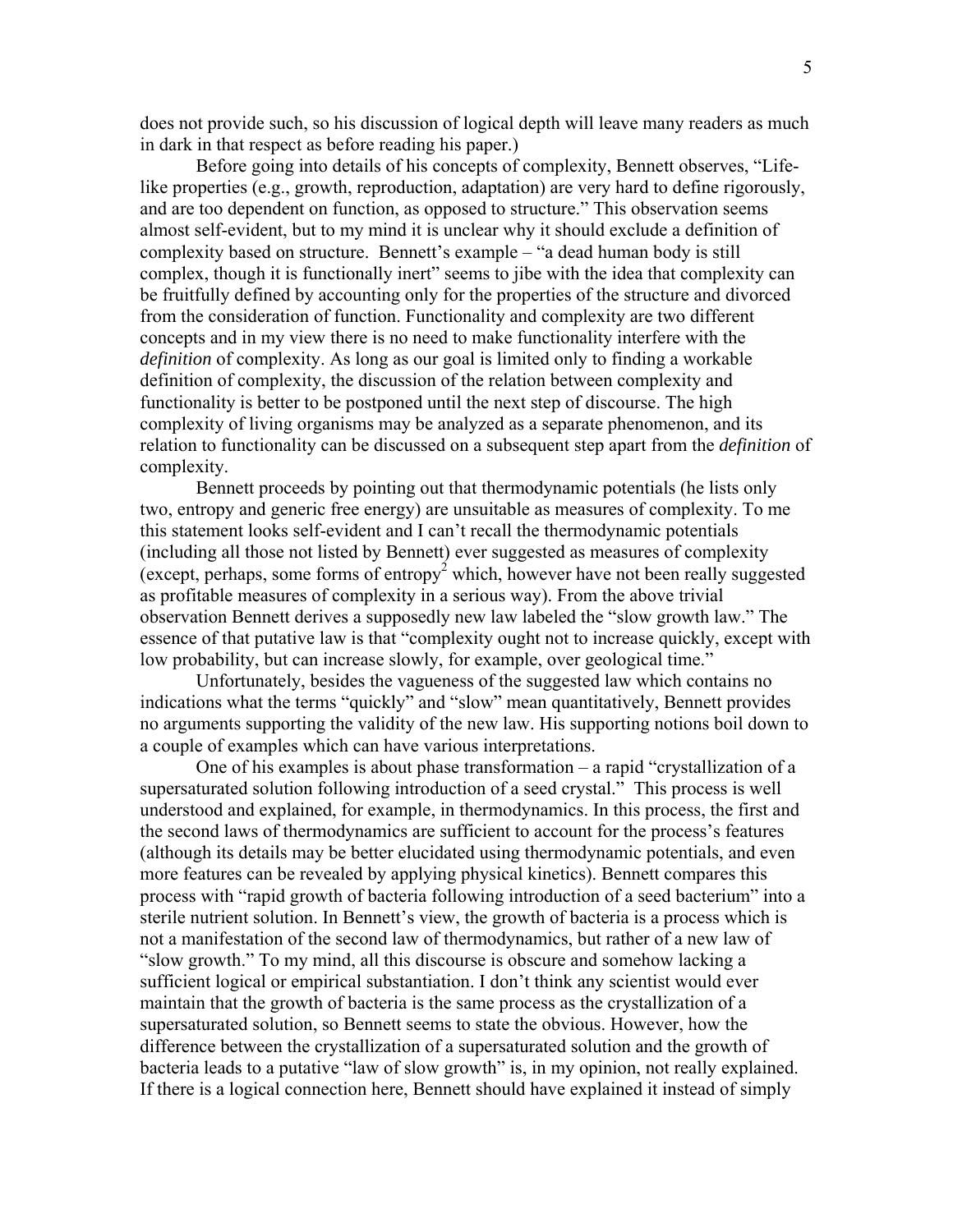claiming such a connection. As the matter stands now, the real judgment on the suggested new law has, in my view, to wait until Bennett provides lucid arguments in favor of that law.

 Bennett continues by discussing such variants of complexity as computational universality, computational time/space complexity and algorithmic information. I will leave without comments the first two items as I have no objections to Bennett's discussion in these two sections, but I'll briefly comment on the third. Bennett writes, "…algorithmic entropy corresponds intuitively to randomness rather than to complexity." This sounds mysterious because algorithmic complexity (often referred to as Kolmogorov complexity<sup>9</sup>), within the framework of Kolmogorov-Chaitin's theory is to all intents and purposes tantamount to randomness: the more random a string the larger its Kolmogorov complexity which, as Bennett correctly states, is the size of the shortest program generating the string in question. While algorithmic theory by Kolmogorov –Chaitin is not perfect (for example, because it is impossible to assert randomness of a finite string, or because the shortest program can only be defined allowing for a certain fudge factor) it nevertheless is theoretically powerful in the domain of its applicability, even if not always useful practically. Bennett concludes this section with a correct observation that "…complex genome or literary text is intermediate in algorithmic entropy between a random sequence and a prefectly (sic) orderly one." He seems to view this as a drawback of the concept of algorithmic entropy. To my mind, it is not really a drawback. I discussed a similar notion in detail (see for example<sup>10</sup>).

 This assertion does though work against a sometimes suggested notion that informational entropy is a negative of information. I believe such a notion is misleading (a more detailed discussion of this point will be offered in an essay, which is in preparation, about the paper by Ian Stewart<sup>11</sup> in the same anthology).

#### **NOTES**

- 1. Charles H. Bennettt. "How to Define Complexity in Physics and Why." In Niels Henrik Gregersen, editor, *From Complexity To Life: On the Emergence of Life And Meaning*. Oxford University Press, New York, 2003.
- 2. R. Lòpez-Ruiz, H. L. Mancini, and X. Calbet. "A Statistical Measure of Complexity." Phys. Lett., A209, 321-326 (1995). See also Ricardo Lòpez-Ruiz, "Shannon Information, LMC complexity and Rènyi entropies: a straightforward approach." http://arxiv.org/PS\_cache/nlin/pdf/0312/0312056.pdf, Dec 22, 2003.
- 3. David P. Feldman and James P. Crutchfield, "Measures of Statistical Complexity: Why?" www.santafe.edu/~cmg/papers/mscw.pdf, November 11, 1997.
- 4. Alfrèd Renyi, *Probability Theory,* Amsterdam, North Holland, 1970. Also see Afrèd Rènyi. "On Measures of Entropy And Information." In *Proc. 4th Berkeley Symp. Mathematical Statistics Probability,* Berkeley, CA, Univ. Calif. Press, 1961, 547-561. For Kullback-Leibler divergence, see, for example, Z. Rached, F. Alajaji, and L.L. Campbell, "Rènyi's Divergence and Entropy Rates for Finite Alphabet Markov Sources." *IEEE Transactions On Information Theory,* v. 47, No 4, May 2001, pp 1553-1560.
- 5. X. Calbet and R. Lòpez-Ruiz, "Tendency Towards Maximum Complexity in an Isolated Non-equilibrium System." Phys. Rev., E6066116(9), 2001. Also G. Feng,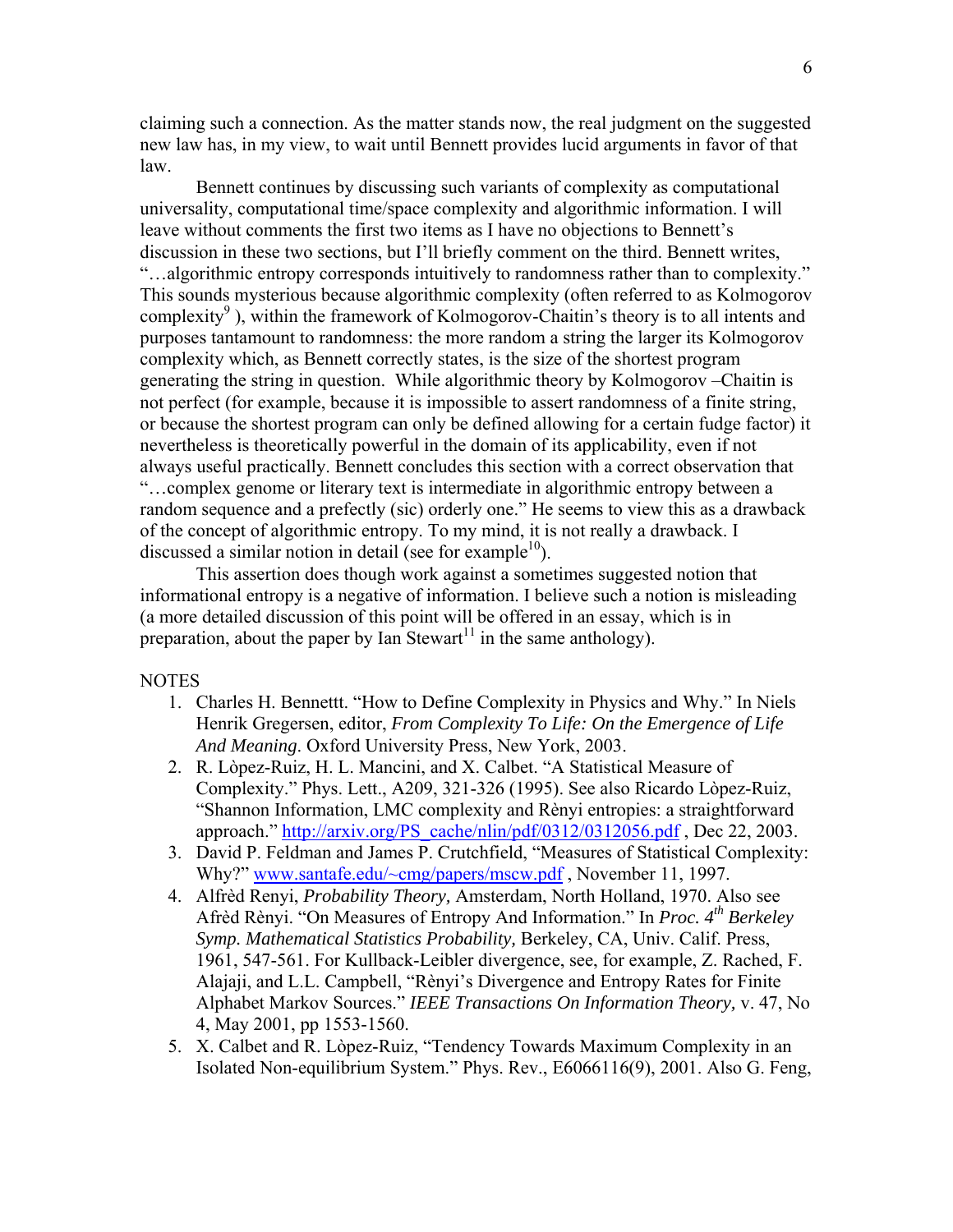S. Songs, and P. Li. "A Statistical Measure of Complexity in Hydrological Systems." J. Hydr. Eng. Chin (Hydr. Eng. Soc) 1111, article No 14 (1998).

- 6. J. S. Shiner, M. Davison, and P. T. Landsberg. "Simple Measure for Complexity." *Phys. Rev*., E, 59: 1459-1464, 1999.
- 7. James P. Crutchfield , David P. Feldman, and Cosma Rohilla Shalizi. "Comment on 'Simple Measure for Complexity.'" *Phys. Rev,* E62, 2559-2564, 2000. Also posted at [http://ernie.ecs.soton.ac.uk/opcit/cgi](http://ernie.ecs.soton.ac.uk/opcit/cgi-bin/pdf?id=oai%3AarXiv.org%3Achao-dyn%2F9907001)[bin/pdf?id=oai%3AarXiv.org%3Achao-dyn%2F9907001](http://ernie.ecs.soton.ac.uk/opcit/cgi-bin/pdf?id=oai%3AarXiv.org%3Achao-dyn%2F9907001) .
- 8. Mark Perakh, *Unintelligent Design*, Amherst, NY: Prometheus Books, 2004, chapter 1, section "Complexity According to Dembski," pp 58-63.
- 9. Jeffrey Shallit and Wesley Elsberry. "Playing Games with Probability: Dembski's 'Complex Specified Information." In Matt Young and Taner Edis, eds, *Why Intelligent Design Fails: A Scientific Critique of the New Creationism.* Brunswick, N.J., 2004.
- 10. Mark Perakh. *Unintelligent Design*. Amherst, NY: Prometheus Books, 2004. Chapter 1, section "Dembski's Treatment of Information", pp 64-74. This point is also discussed in articles by Perakh at<http://members.cox.net/marperak/Texts> (in articles number 2, 3, 6, and 8).
- 11. Ian Stewart. "The Second Law of Gravitics and the Fourth Law of Thermodynamics." In Niels Henrik Gregersen, editor, *From Complexity to Life: On the Emergence of Life and Meaning*. Oxford University Press, New York, 2003.

# APPENDIX

The term "LMC complexity" was composed by its authors from the initials of their surnames: Lòpez-Ruiz, Mancini, and Calbet . The formula given by these authors is:

$$
C=H\times D,
$$

where C is complexity, H is Shannon entropy (which is an equivalent of Boltzman-Gibbs's entropy) and D is called disequilibrium. This quantity is a measure of the divergence of the given probability distribution from the uniform one.

$$
H=-K\sum_{i=1}^{N} p_i \log p_i
$$

$$
D=\sum_{i=1}^{N} (p_i-\frac{1}{N})^2
$$

Here  $p_i$  is probability whose (finite) distribution runs over N values, and K is a constant depending on the choice of units (essentially entropy is a dimensionless quantity, so taking K=1 does not impair the general behavior of that quantity).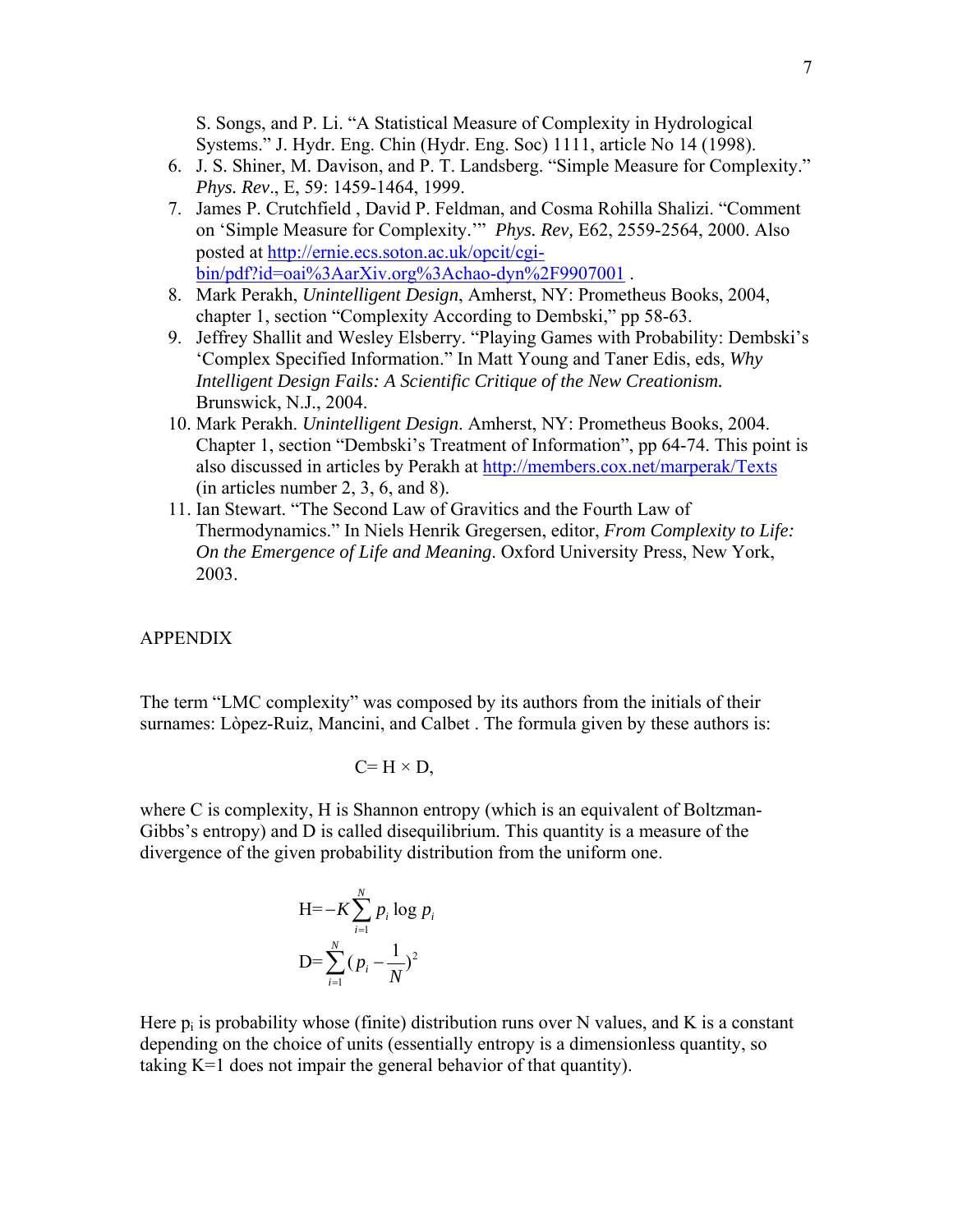For the case of perfect order H vanishes, and for the case of complete disorder D vanishes, hence C vanishes in both extremes which is a necessary (albeit perhaps not a sufficient) requirement for a complexity measure.

Feldman and Crutchfield's amendment replaces D with the Kullback-Leibler divergence (which is the first order Rènyi divergence) which these authors also denote D. To avoid confusion, here it will be denoted  $D_{R1}$  where the subscript R1 refers to it being the first order Rènyi divergence.

$$
D_{R1} = \sum_{i=1}^{N} p_i \log \frac{p_i}{q_i}
$$

where  $p_i$  and  $q_i$  are probabilities belonging to two different distributions;  $D_{R1}$  "measures" the divergence between these two distributions. For the purpose of serving as a component of complexity, one of the compared distributions is taken to be uniform, which leads to

$$
D_{FC} = \sum_{i=1}^{N} p_i \log N p_i
$$

where the subscript FC refers to Feldman and Crutchfield.

If, instead of Kullback-Leibler divergence, a higher order Rènyi divergence were to be used, the expression for  $D_{R1}$  or  $D_{FC}$  would be replaced with

$$
\mathrm{D}_{\mathrm{R}a} \!\!= \frac{1}{\alpha \!-\! 1}\!\log(\sum_{i=1}^{N}p_{i}^{\alpha}q_{i}^{1-\alpha})
$$

where  $\alpha$  is the order of Rènyi divergence. In the limit of  $\alpha$  approaching 1 it converts into Kullback – Leibler divergence shown above.

The above equations can be generalized for continuous distributions (where the sums are replaced with appropriate integrals).

Shiner-Davison-Landsberg (SDL) complexity is expressed as:

$$
\Gamma_{\alpha\beta} = \Delta^{\alpha} (1 - \Delta)^{\beta}
$$

where  $\Delta$  is called "disorder" and is defined as

$$
\Delta = S/S_{\text{max}}
$$

S is the Boltzmann-Gibbs-Shannon entropy of the system and  $S_{\text{max}}$  is the maximum possible entropy (corresponding to the random distribution). If both  $\alpha > 1$  and  $\beta > 1$ , the SDL complexity vanishes for both extremes – perfect order and perfect randomness, thus